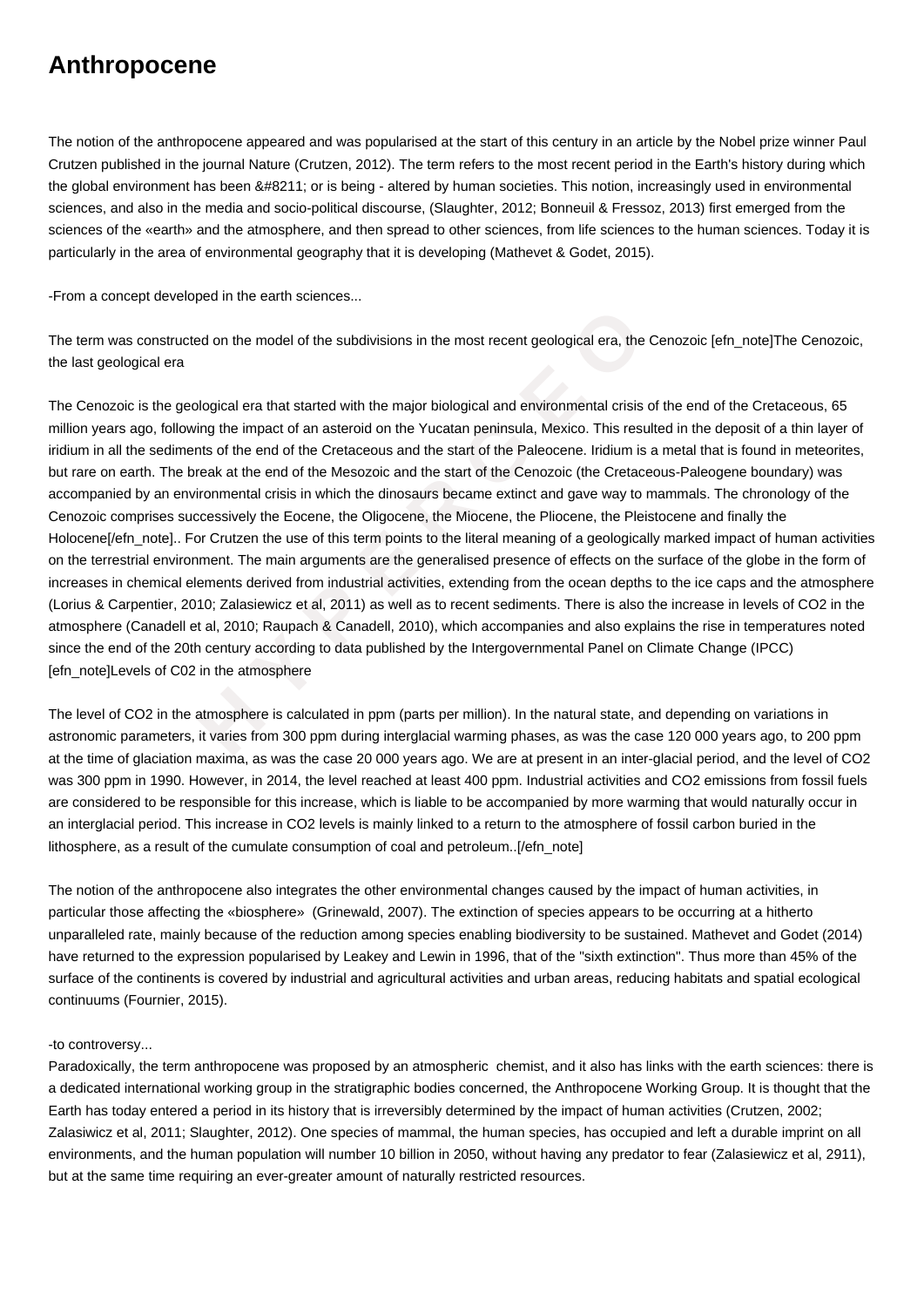However, while the term anthropocene has been adopted by certain scientific institutions, and in particular the British Geological Society, it does not obtain any real consensus. First of all, it is clearly rejected by some geographers whom Mathevet and Godet refer to as proponents of "ecological negationism" (2015). These include climate and ecological sceptics, who have received wide media coverage via the book by Lomberg (2004). There is no consensus either across geological institutions (Hamilton & Grinwald, 2015), for two reasons. The issue appears to be that the notion of geological time is upset, with an acceleration and shortening of time required for phenomena that generally take thousands or millions of years in geological history – one example being the massive extinction of species (Van Dooren, 2014). The reluctance is also linked to the impingement of the human sciences in the area of the sciences of the universe. It is also rooted in a positivist preservation of the fundamental dichotomies of natural and human social sciences.

Controversies within the environmentalist community that agree to the notion of the anthropocene are found concerning the date of the start of this new era. Crutzen (2002) suggested origins in the industrial era, at the start of the 19th century, with the arrival of massive consumption of coal: it is this date that appears to receive some consensus. In more recent publications, some researchers consider that since humans are responsible for environmental change, the changes occurred progressively and on an increasing scale, thus leading to a distinction between a paleo-anthropocene and a recent anthropocene linked to the industrial revolution (Foley et al, 2013). For Hamilton and Grinwald (2015) there is clearly a moment of entry into a new age, corresponding to a global, radical shift to a system oriented by human activities. Thus these authors propose that the nuclear tests of 1945 mark the start of the anthropocene. The issue under discussion is that relating to the geological and paleo-environmental markers that could demonstrate whether there was a clear break between two geological periods, as has now been shown for the transition from the Mesozoic to the Cenozoic, in particular with the iridium layer in the contact zone between the two sedimentary levels.

proposition of coal: it is this date that appears to receive some consensus. In more recent<br> **E** te humans are responsible for environmental change, the changes occurred progres<br>  $\alpha$  to a distinction between a paleo-anthr Finally, a critical, deconstructivist approach to the genesis of the notion of the anthropocene among historians of the sciences (Bonneuil & Fressoz, 2013) shows that scientists in the area of physics, chemistry and earth sciences have adopted a posture aiming for a form of power, that of the status of experts able to weigh on political decisions. In reality, for Bonneuil and Fressez, there was indeed an "anthropocene event" corresponding to an environmental change for which political and economic players are responsible, and it would be a mistake to expect the collective guilt of humanity to take on this shift under the authority of experts. According to these two authors, to apprehend the anthropocene we need to refrain from placing all trust in the epic narrative of a redemption by science alone; scientists should be integrated into society and their conclusions discussed item by item, rather than giving way to a " geocracy" of technical and economic solutions to manage the Earth. The anthropocene, they conclude, is too important an issue to be left to scientists alone.

see also: Geochronology

Pierre Pech

## **Bibliographie**

References:

-Anthropocene Working Group :

http://quaternary.stratigraphy.org/workinggroups/anthropocene/

-Bonneuil C. et Fressoz J-B., 2013. L'autre histoire de l'Anthropocène – L'Evénement Anthropocène ? La Terre, l'histoire ? et nous ?Paris, Seuil, 304p.

-Canadell J.G., Ciais P., Dhakal S., Dolma H., Friedlingstein P., Gurney K.R., Held A., Jackson R.B., Le Quéré C., Malone E.L., Ojima D.S., Patwardhan A., Peters G.P., Raupach M.R., 2010. Interactions of the carbon cycle, human activity and the climate system : a research portfolio, Current Opinion in Environmental Sustainability 2 : 301-311

-Crutzen P.J., 2002. Geology of mankind, Nature, 415 : 23

-Foley S.F., Gronenhorn D., Andreae M.O., Kadereit J.W., Esper J., Scholtz D., Pöschl U., Jacob D.E., Scöne B.R., Schreg R., Vött